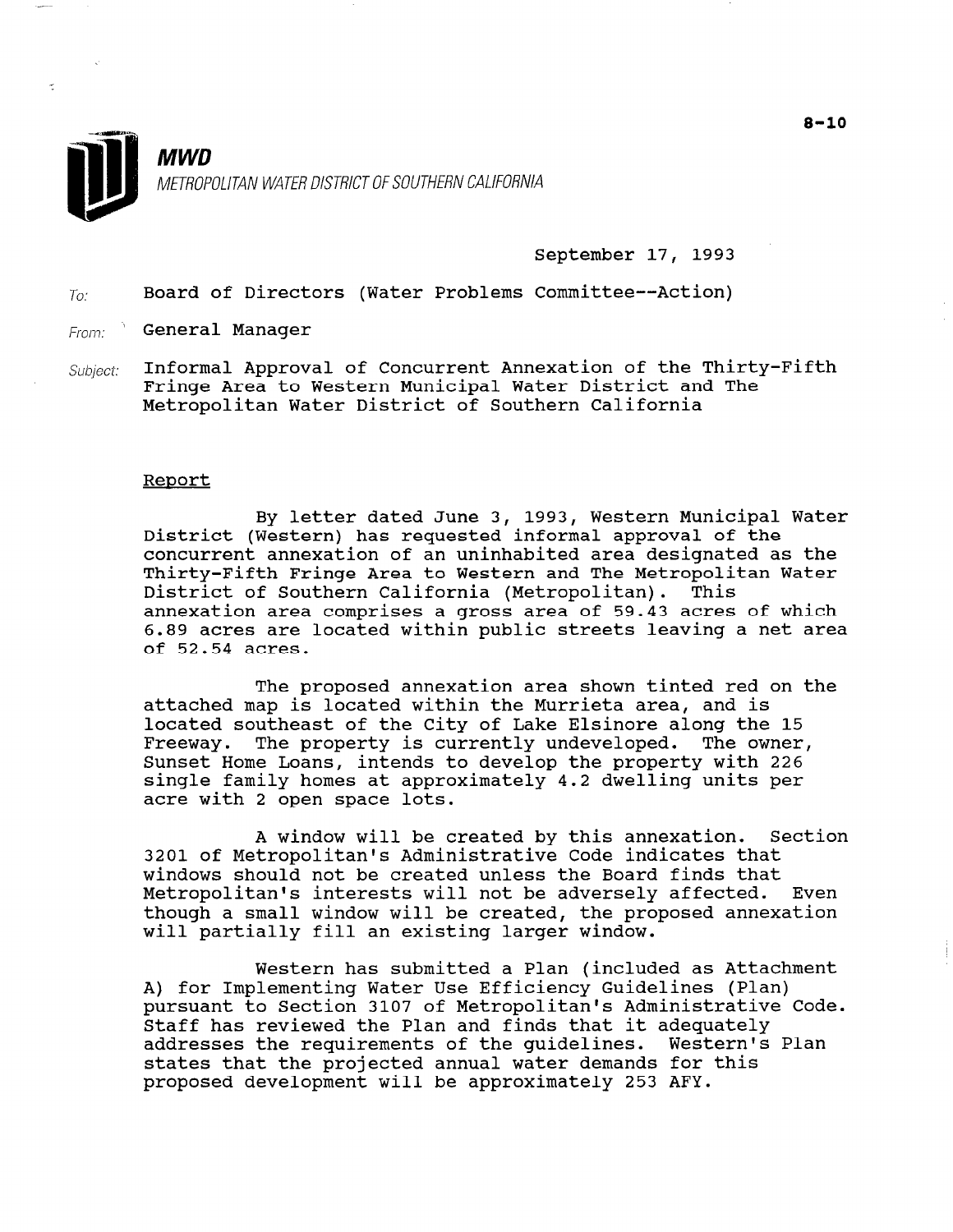The annexation charge has been calculated pursuant to Section 3300 of Metropolitan's Administrative Code. Utilizing the \$2,156.00 per acre rate and the sum of \$3,000.00 for processing costs, the annexation charge amount is \$116,276.24 if the annexation is completed prior to December 31, 1993. A \$3,000.00 processing fee has been utilized for this annexation in lieu of the \$5,000.00 stated in Section 3100 of Metropolitan's Administrative Code because this annexation request was made prior to the Board's approval of the fee increase.

This annexation is subject to the provisions of the California Environmental Quality Act (CEQA). CEQA will be complied with prior to the time that formal approval of this annexation is requested from Metropolitan. At that time, as required by CEQA, your Board will be requested to review and consider pertinent environmental documentation.

#### Board Committee Assignment

This letter is referred for action to the Water Problems Committee because of its authority to review and the contract of its authority of its and the contract of the contract of the contract of the contract of the contract of the contract of the contract of the contrac Problems Committee because of its authority to review and consider requests for annexation, pursuant to Administrative<br>Code Sections 2481(g) and 3102.

#### Recommendation

#### WATER PROBLEMS COMMITTEE FOR ACTION

It is recommended that you become deduced that you become  $B$  and any committees  $B$ It is recommended that your Board and any committees acting upon this request: (1) find that the interests of Metropolitan will not be adversely affected by the creation of the new resulting window; (2) approve the Plan for Implementing Water Use Efficiency Guidelines for this proposed annexation; and (3) give informal approval for the concurrent annexation of the Thirty-Fifth Fringe Area to Western and Metropolitan conditioned upon a cash payment to Metropolitan of the annexation charge of \$116, 276. 24 if the annexation is completed by December 31, 1993, and at the then applicable rate if the annexation is completed after December 31, 1993, subject to such terms and conditions as may be fixed by your Board in granting formal consent to such annexation when a request therefor has been received.

 $\prime$  $\frac{1}{2}$ 

GWW/DaiB1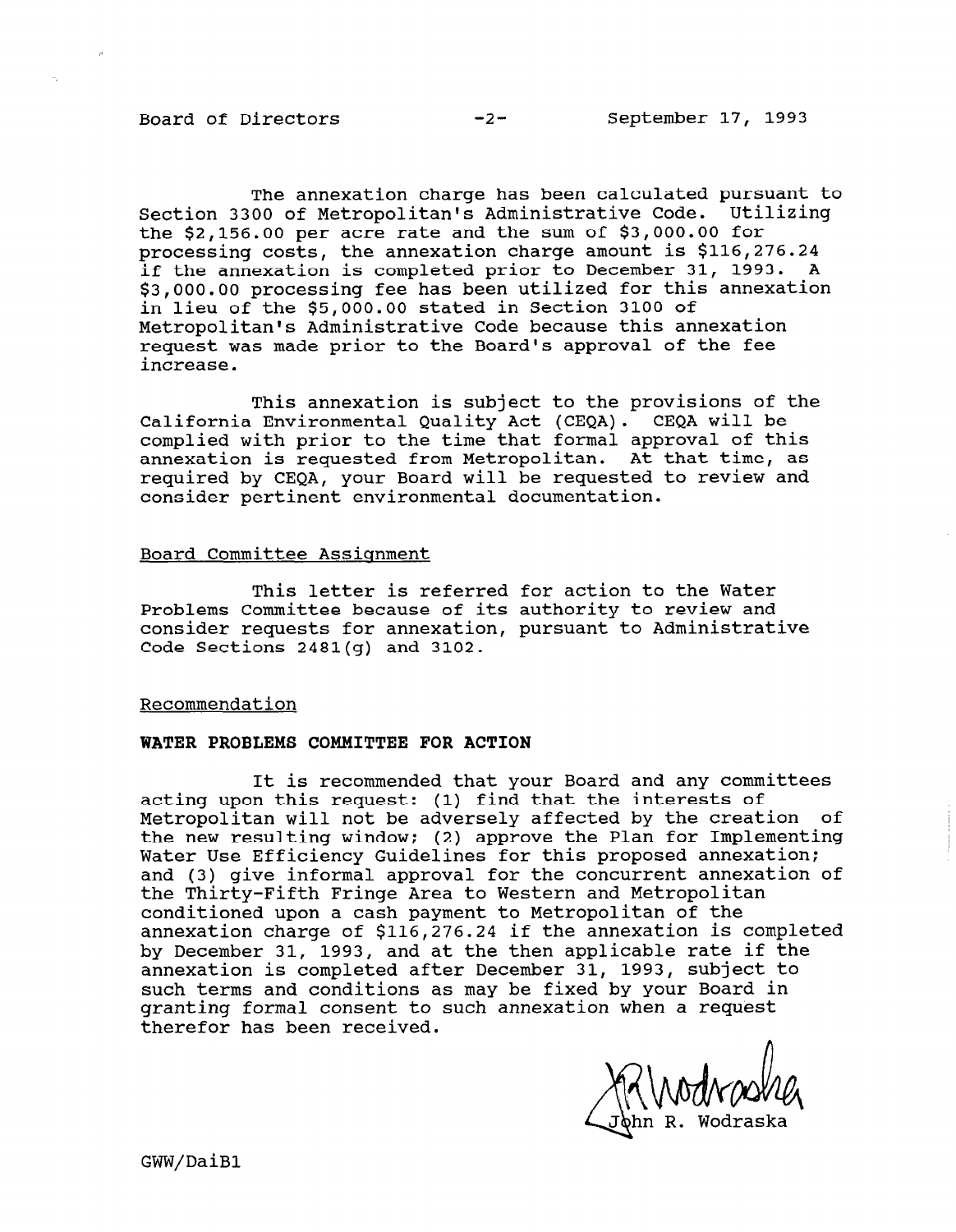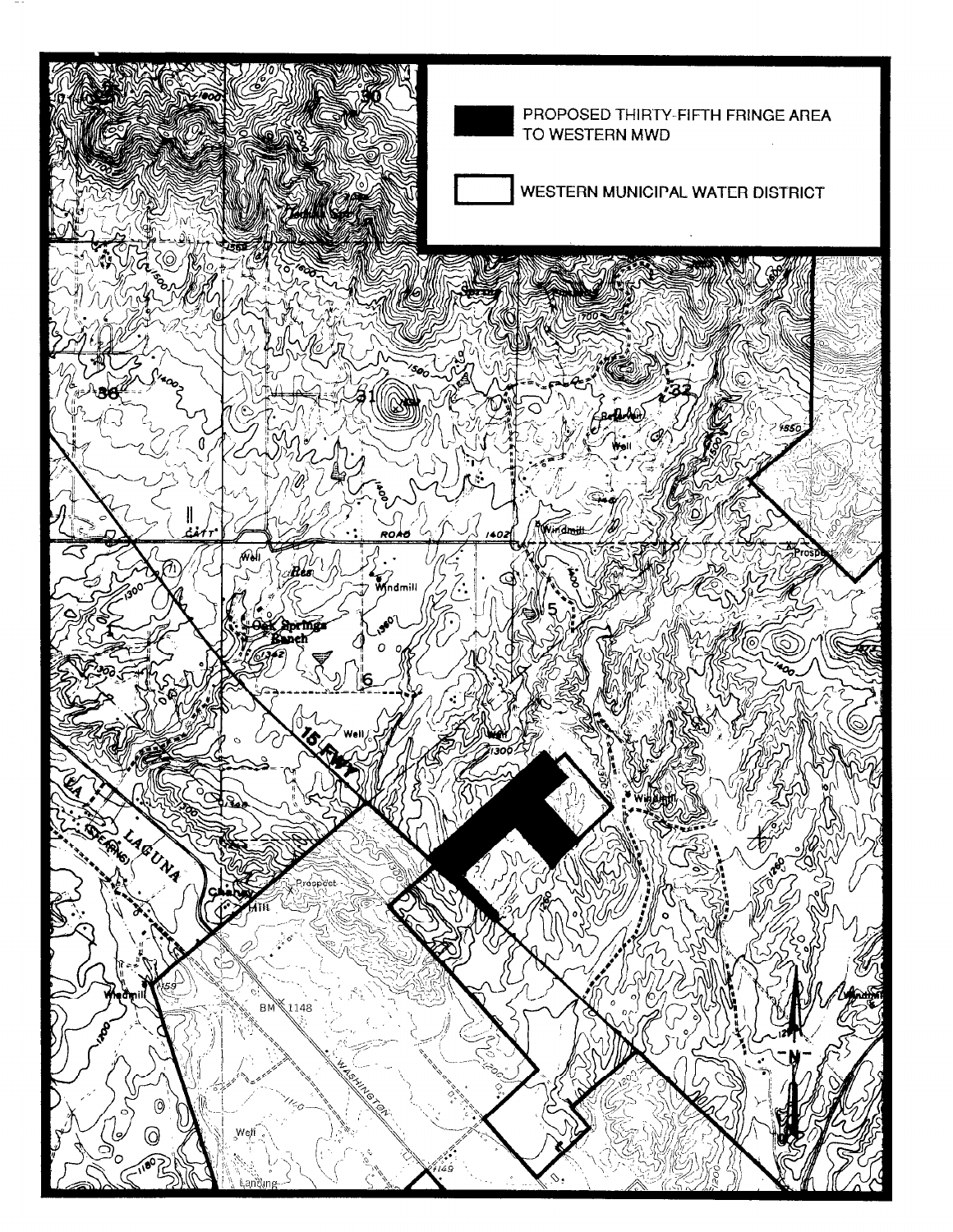# September 8, 1993 PLAN FOR IMPLEMENTING WATER USE EFFICIENCY GUIDELINES FOR WESTERN MUNICIPAL WATER DISTRICTS 3YTH FRINGE ANNEXATION TO THE METROPOLITAN WATER DISTRICT OF SOUTHERN CALIFORNIA

## General Description of Annexing Area

The area proposed for annexation is located in the Murrieta area and consists of 59.43 acres of undeveloped land. The proposed annexation area is known as vesting tentative Tract Map No. 25362 located southeast of the City of Lake Elsinore (City), portion of the south west quarter of Section 6, T7S, R3W, SBBM, along the 15 Freeway. Elsinore Valley Municipal Water District (EIsinore Valley MWD) is the water purveyor in this area.

The developer is proposing the construction of 226 single family homes on 54 acres, totaling  $4.2$  DU per acre with two open space lots. It is expected that construction of Phase I will begin in approximately two (2) years with the remainder to be completed within five (5) years. No specific commercial, industrial, or other types of uses have been proposed.

### Annual Water Use

The projected total demand in the annexation area will be about 82.5 million gallons per year (253 AFY). The annexation area will receive water from Metropolitan via the Western/Metropolitan/Eastern EM-17 connection. Some local ground water will also be used for irrigation purposes, but the extent of such use has not yet been determined. The demands on Metropolitan will be minimized by incorporating various conservation measures discussed below into the development plans.

### Peak Water Use

The projected maximum day demand in the annexation area is estimated to be about 226,000 gallons (.35 cfs) based on a peaking factor of 2.0 times average daily flow. The peak demand on Metropolitan will be minimized by serving this project from two 3,5 MG local storage tanks in adjacent areas (California Oaks). Elsinore Valley MWD will be collecting \$2,500 per dwelling unit as tank capacity charges for these storage facilities.

## Reclaimed Supplies

Western promotes the use of reclaimed water by means of an active program involving its member agencies. Elsinore Valley MWD is the proposed water purveyor and has an approved reclaimed water system master plan for planned landscape and irrigation use throughout their service area. Although the planned construction for this development is scheduled to commence within a two to three year period, at the present time there are no facilities in or near the proposed annexation area. Elsinore Valley MWD routinely conditions proposed developments to have their Engineer evaluate a reasonable potential for tie in to the master plans core distribution system with a separate, parallel irrigation main system to be constructed for future connection. Elsinore Valley MWD also states in its service commitment letter that reclaimed water use is encouraged and can be available for construction and grading purposes at the time of development. Western also is working on a warer reclamation program designed to expand the use of reclaimed water, One salient